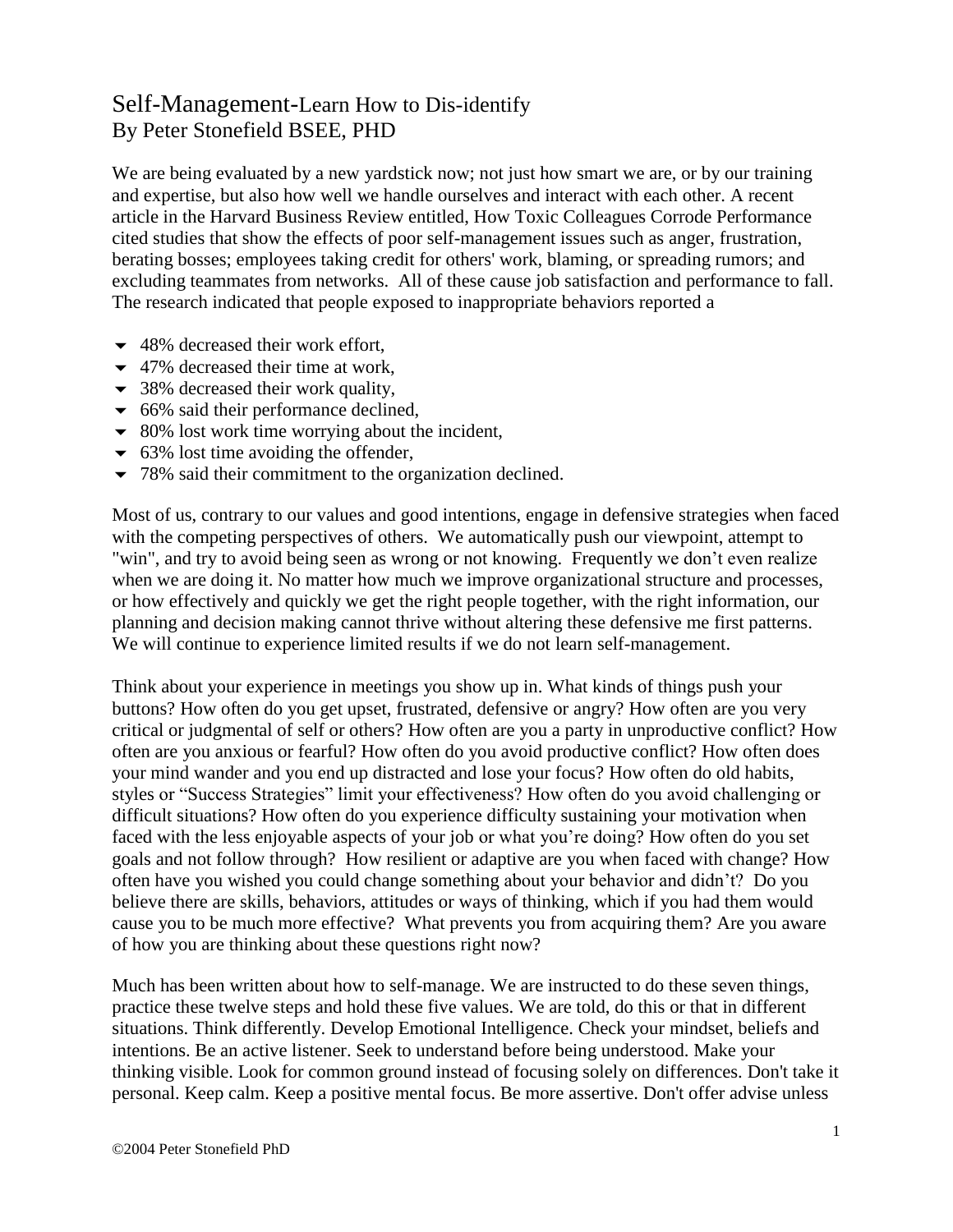asked. Get a coach and take some assessments like DISC, Social Style Profile, Enneagram, Myers Briggs or any of the other personality profiles. Build on your strengths. Downplay or ignore your weaknesses. The list grows daily.

Sound familiar, they seem to be saying the solution to self-management is longer 'do better' lists. Don't get me wrong, I agree with much of the advice*.* But, the systems engineer in me thinks that they are getting lost in the trees and not seeing the forest. The problem with all this good advice is that it is very difficult to implement.

We are creatures of habit. We show up in situations and behave more or less automatically. For example, some people get visibly reactive, defensive and ineffective when somebody disagrees with or trashes their idea or work product. They take it personal. Reminding themselves, not to take it personal, rarely helps if they even remember to remind themselves. Others, want to listen actively, but can't pause their hard driving expansive verbal styles long enough for others to feel understood. Great problem solvers have difficulty regulating their impulse to offer advice even when they know most people don't want advice. They can't stop, even when it is counterproductive to their intention of developing other people's problem solving skills. Many quick thinkers continue to get very impatient and dismissive with those who can't keep up; even though it turns off the very people they need to be successful. Experts at dialogue or systems thinking can become so dogmatic about how to dialogue or think together that they end up wasting a lot of time. The central issue is how can one adjust their behavior successfully to the various situations they face when they can't regulate their old habitual ways of doing things? Knowledge of these issues alone doesn't resolve them. We need to do the very same thing all living systems have done for centuries. We need to enable the emergence of a new meta-level self-system capable of altering system dynamics.

## **Dis-identification**

So you guessed it, I'm going to add another item to the 'do better' list. However, this is a metacognitive technique that enables easier deployment of all the other 'do better' items. Learn how to dis-identify from sensations, thoughts, feelings, habits, values, beliefs, styles, roles or "Success Strategies." Before we discuss dis-identification lets understand what identification is.

It is in our nature to crave a sense of identity or oneness with needs, goals, means and cultural memes, values and behaviors. In doing so, we form powerful psychological attachments. We seek to define who we are in so many curious ways: through the [roles](http://www.wordwiseweb.com/BLINDERS/Money.html) we play, the balance of our checking accounts, how much we know, loyalty to sports teams, ways of thinking, the beliefs we hold, even the brand of car we drive. The list is endless. The advertising industry spends billions of dollars trying to get us to identify with their brands or the people in their advertisements.

In human systems everything organizes around identity. Like all systems, our psychological system is comprised of many subsystems such as the various roles we play. Each of these roles is comprised of a need, want, habits, mental model, thoughts and feelings. We are different with our bosses than with our subordinates. Different with our kids than with our customers. Different with our close friends than strangers. Different when reactive or defensive. Different when presenting in front of people. Different when seeking knowledge from others. Different went providing knowledge. We have multiple personas. In one situation we may play the role of "leader" or "manager". In another we are a "follower" or "doer". And after we leave work we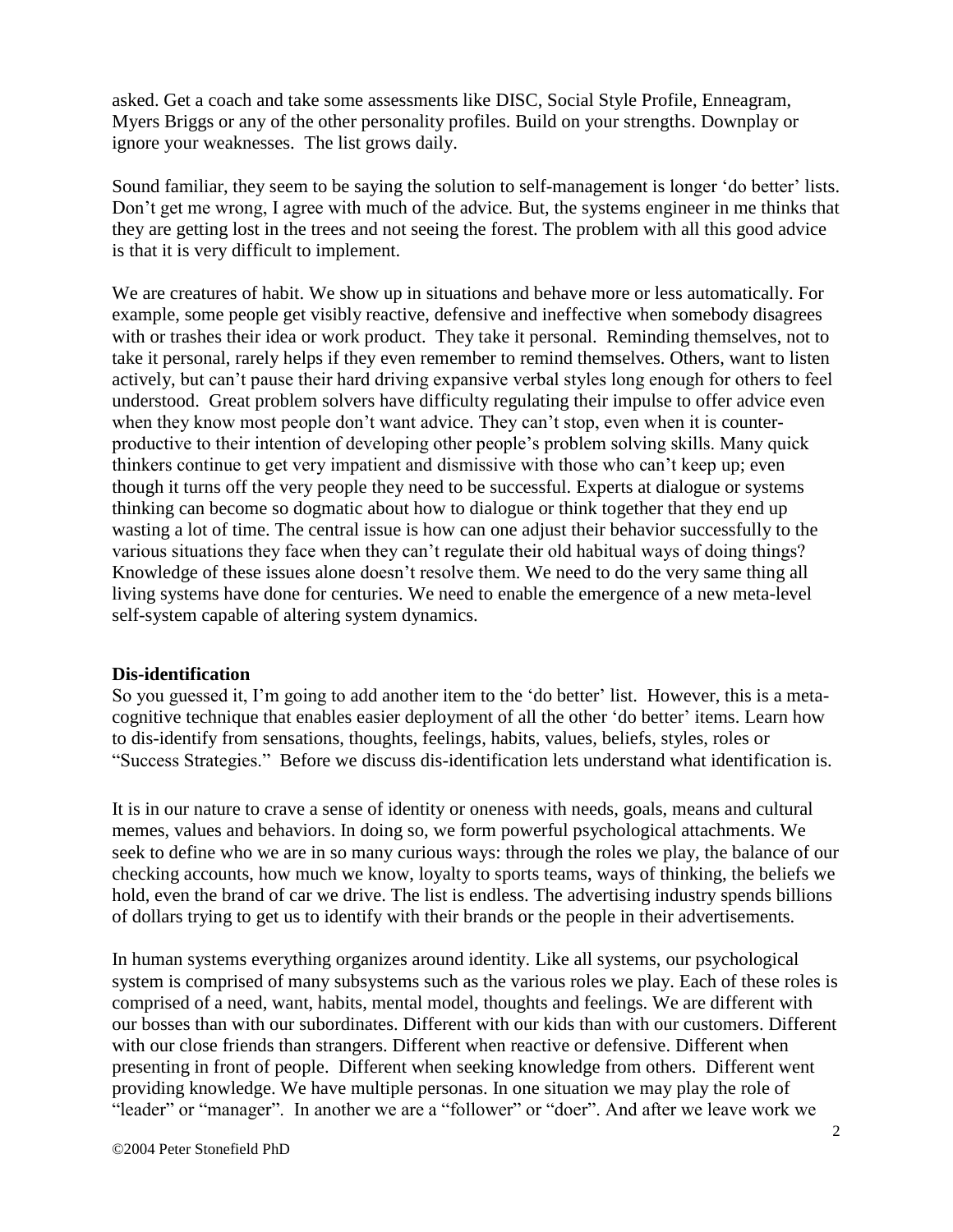may act as "father", "mother" or "friend." We have a repertoire of consistently recurring patterns of thought, feeling and behavior - roles, reactive defensive strategies and habits. All of these partial identities are specializations, sub-personalities or "success strategies" that self-organized to satisfy needs in a particular context. They are adaptive sub-systems that our personal operating system turned into habits to save time and energy.

As we move through our day we automatically identify with whatever role, emotion, assumption or idea has the greatest pull on our sense of "I–ness."For example, when we say or think "I am angry," "I am afraid," "I am a systems thinker" or "I am the greatest" we become identified with that subsystem. We in effect "switch heads" without thinking about it. Our "I ness" shifts from one sub-system or consistently recurring pattern of behavior, one social role, one aspect of our overall identity to another. When we identify with something our "I-ness" becomes embedded in it and it becomes the central aspect of who we are in the moment, determining how we perceive reality and behave. For example, when one is identified with the role of "manager" and say "I want .. or I think we should do this or that…" they are referring to themselves in the role of "manager" and not as a "buddy", "mother", "father", "critic" or any other role they play. We in effect put blinders on. When identified as a "manager" the beliefs and values that shape perception are typically very different from those when in the role of "mother" or any other role. The same is true when we get upset. Once the upset feeling or sub-personality traps our "I-ness", we become the upset and perception is filtered by the upset. Virtually all interactive breakdowns and unproductive conflicts are a result of over-identification with some point of view. Once our "I-ness" becomes embedded in a point of view, differences are often perceived as "personal attacks." We are like a man who has been in jail so long he ceases to notice the bars which contain him. Marriage counselors and mediators spend 80% of their time getting the participants to step back or dis-identify from a point of view.

Dis-identification loosens the grip of the "role' or "success strategy" on our "I-ness". Think about it as going from hard wiring to soft wiring. It is stepping back from tight blind automaticity to loose flexible automaticity.

My first experience of what I later discovered was dis-identification occurred spontaneously many years ago when I was a Director for the Bunker-Ramo Corporation. At the time, I didn't have a clue about anything psychological. It was about 9 pm and I was exhausted. I had just returned from an extended business trip and wanted some R&R alone with my wife. But, my 7 year old daughter Beth just wouldn't have it. Every 5 minutes she would get out of bed, come down the stairs and tell us "I can't sleep". After about 5 cycles, I became increasingly frustrated. I was just about to get angry when I spontaneously recognized a very clear difference between me and the frustration. In that moment, I felt as if I were two people, one calm and detached the other frustrated and pulling me towards it. Recognizing the distinction gave me momentary pause. For a brief moment time stood still. In that stillness, I spontaneously saw Beth in another way. I saw her as my beautiful brown eyed girl. Instead of letting my frustration take me over, I asked her to come over and sit down next to me. I put my arm around her and told her how much I loved and missed her and how happy I was to see her. Two minutes later she got up and said, "I think I can sleep now" and went off to bed.

A few weeks later, a most curious experience of dis-identification occurred. I was meeting with Don, my new VP, for my annual review. Don started the review by criticizing me for not meeting our goals to date. He then moved on to describing me as unwilling to take direction. As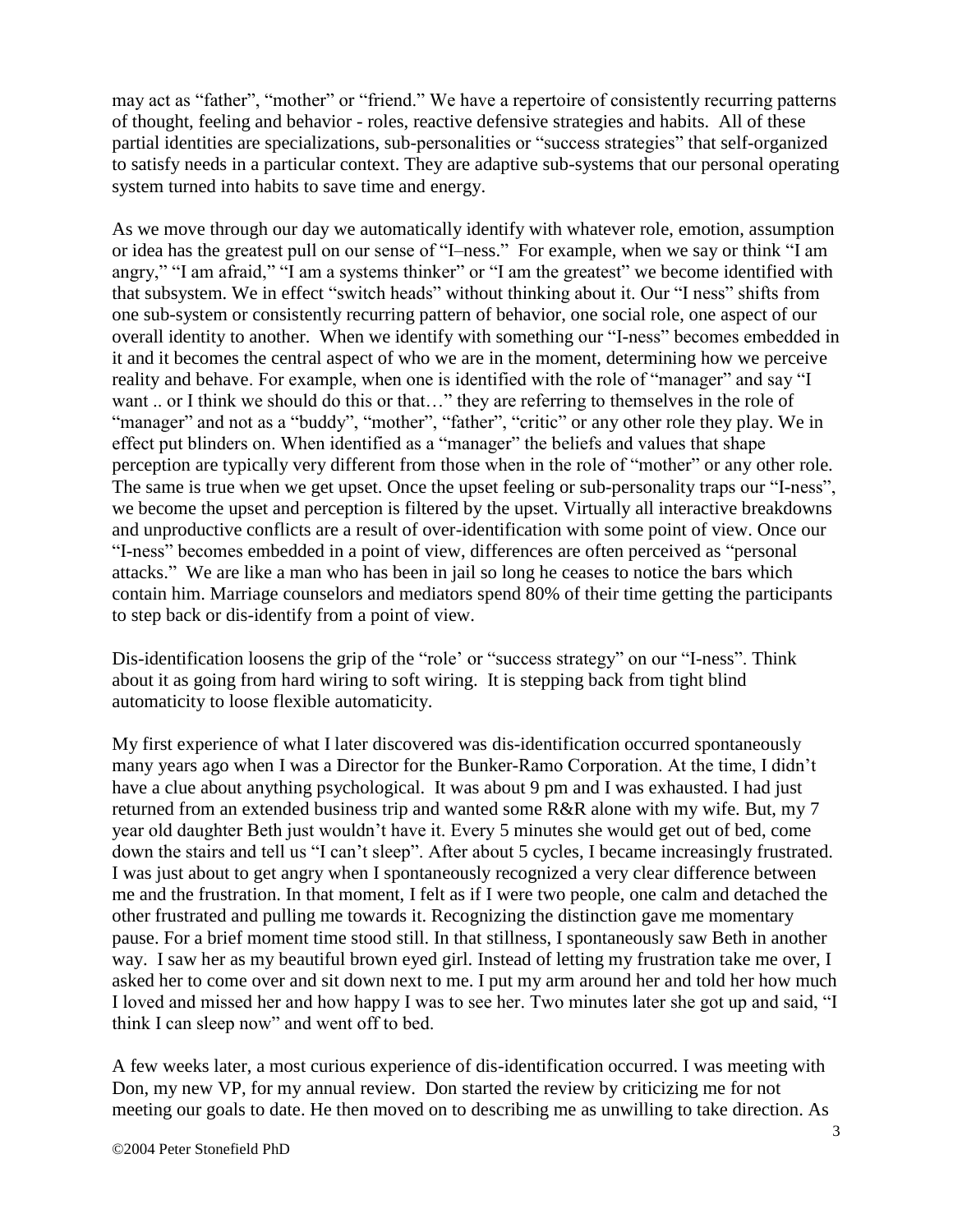he went through his list of issues, I felt my emotional temperature rising. I thought, Don has only been my Boss for six months. I've had a total of about 10 very brief conversations with him and he never gave me any direction. What the heck is he talking about? I have been promoted 5 times in 7 years. I was just about to say something and the split occurred. However, this time something strange occurred. I began to imagine what this conversation would look like from the ceiling. Don went on for several minutes more. When I felt he was done I paraphrased my experience. I told him, in a very calm and detached way, "That I imagined I was on the ceiling looking down on the conversation and felt perplexed. The choices for me from this perspective were to hear you out, accept the criticisms and go along with the process or defend myself and argue with you. I want a better option and am uncertain about how to get there." Don looked at me strangely but remained silent. Before anything more came out of my mouth, Don made some notes on the review and stated "You are the smartest guy I know in the company. Let's go to lunch early." That was it.

After Don left, I wondered what happened. Was Don thrown off balance? Did he think that I was being clever with the on the ceiling view? A few months later Don and I were having a beer and he recalled his experience "as you were telling me a part of you was on the ceiling, my initial reaction was, you gotta be kidding me. Then all of a sudden, I wondered what it would look like from the ceiling and quickly realized that I was using the review to establish my authority with you and it wasn't necessary". Later, when I became a Psychologist, I came to understand what happened. I dis-identified and then Don dis-identified as well. What probably facilitated Don's dis-identification was my calm dis-identified presence. Being dis-identified, is being calm, somewhat detached yet fully aware and present in the moment. That kind of presence has been shown to reduce defensiveness in others by not giving their reactive defensive strategies anything to react to and creating a subjective connection with a more "centered" aspect of their personality.

Over the next few months, my frustration emerged several more times. Occasionally, I couldn't stop it. But the trend line was clear. A few months later I discovered more about other habits and behavior. As part of Wilson Learning's train the trainer program for managers, I took their Social Style Profile. The multi-rater instrument identifies your Social Style as Driver, Analytical, Amiable or Expressive. My profile defined me as an A1 Driver. According to the profile, A1 Driver's are highly assertive, action oriented, "take charge" types. They are high on task and low on relationship consideration. So the Driver's responses tend to be direct to the point with little sensitivity or concern for others. The instructor told us that we were pretty much hard wired this way and it was extremely difficult to change.

The profile was a real eye opener for me. It helped me understand my Driving Social Style at work. It wasn't long before I could recognize elements of it in action. I began to notice when I was criticizing, taking charge and aggressively telling others my viewpoint. I also began to see when pushing and driving was less effective, when it actually got in the way of getting the results I intended. I also became aware of when I wasn't the "Driver". In non-business situations I frequently didn't "take charge" or highly assert my viewpoint. I was quite amiable, patient and relationship oriented, particularly with long time friends. With high school buddies I was downright emotionally expressive. When I found myself solving complex problems and thinking like an engineer I was quite analytical and a loner. I discovered I was all the styles depending on the context.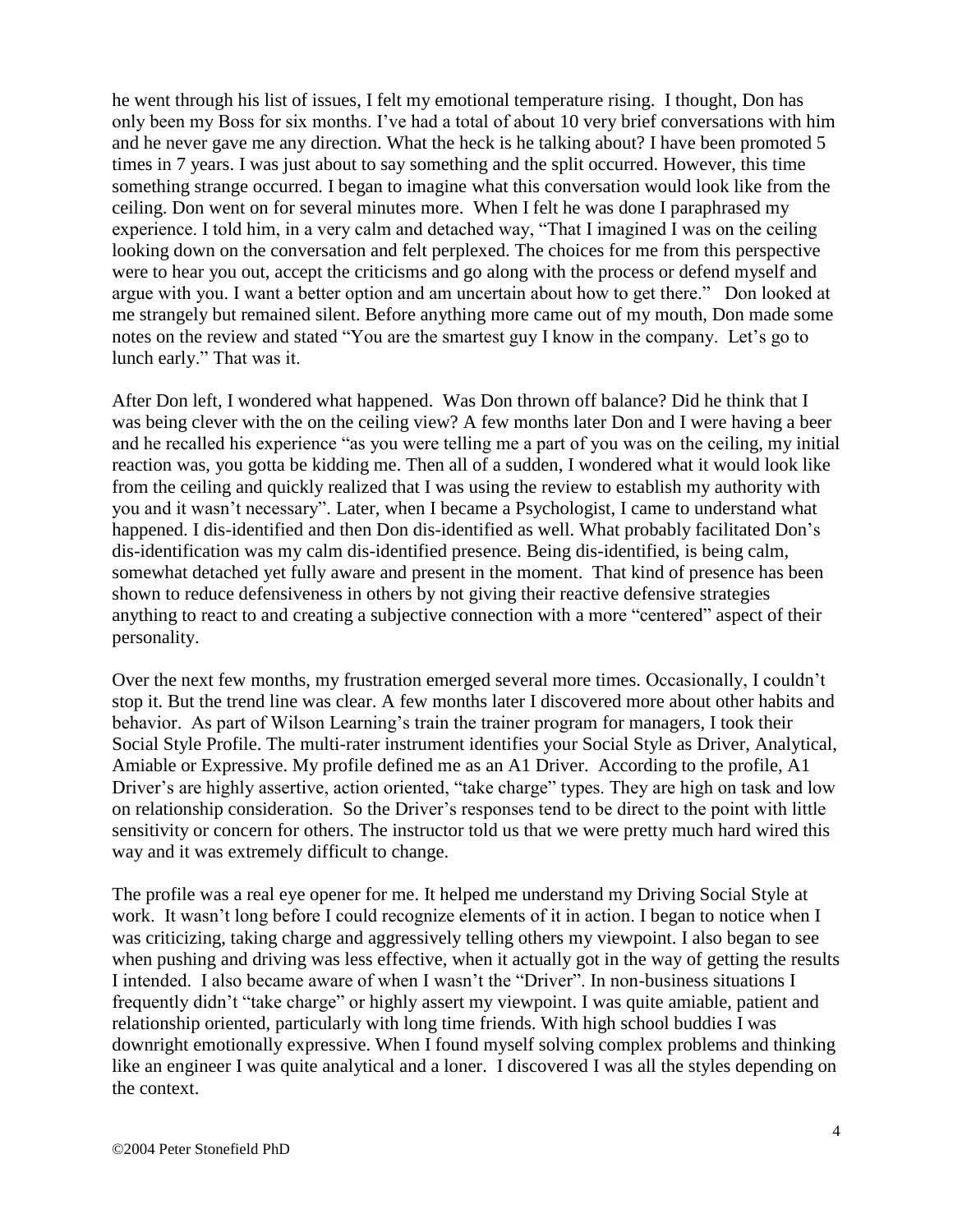More importantly, I began to discover that I could frequently step back from my Driving style at work and express something different. I could push aggressively one minute and back off and become amiable the next. I was highly analytical when meeting with other engineers and more emotional when presenting to sales reps. The feedback was very supportive. My interpersonal effectiveness dramatically improved.

Roberto Assagioli, MD puts it this way. We are dominated by everything we become identified with. We can master, direct, and utilize everything from which we dis-identify ourselves. Disidentification is not getting rid of, or necessarily finding fault or making some old habits bad. It is the experiential process of making a distinction between you and your experience or behavior in the moment. It is recognizing the old pattern as some times who you are. Dis-identification doesn't in any way diminish the talent or strength contained in the "success strategy" or subsystem. On the contrary, dis-identification helps you use the talents and strengths more flexibly and effectively and reduces resistance to change.

# **Minimizing Resistance to Change**

#### Cause Effect Ishikawa Diagram

Dis-identification enables accelerated learning by minimizing resistance to change. Resistance to change generally comes down to one of three stances: **I want to but "***I'm unsure",* **I want to but**  *"I don't think it's possible or know how"* or **I don't want to** *(disconfirm something I am Identified with)."*

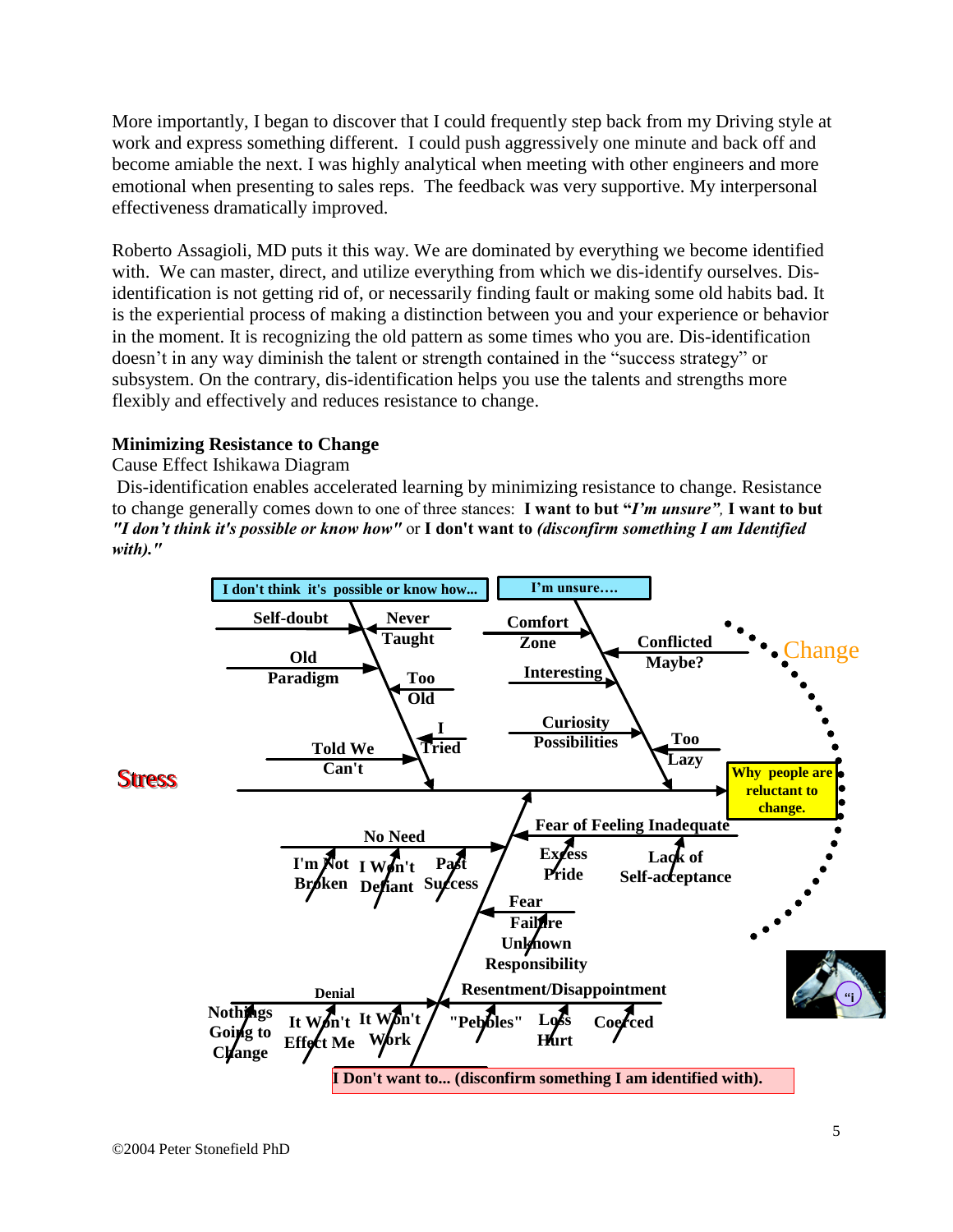I want to but *"I'm unsure* … " This is the easier objection to facilitate because there is some curiosity and interest and intention to change. I want to but *"I don't think it's possible or know how"* stance generally results from self-doubt, being caught in the paradigm that people can't change or past experience. The danger of this stance is that it can quickly change into "I don't want to." What's needed to head off that objection is information - evidence, if you will - that shows change is possible and, in fact, is already happening.

When you hear "I don't want to ... " it is resistance to disconfirming some aspect of identity. While "I don't want to" has many looks, it is usually accompanied by some form of denial of the need to change. The denial is usually sustained by justifications like, "I got to where I am today because I've been doing things right … so why should I change now?" Researchers at Lutheran University discovered a root cause of "I don't want to" when they tested experienced managers with MBAs and found that, while they rated themselves high in self-worth, they ranked themselves low in self-acceptance. Their current identifications as "Perfectionist", "The Greatest" or some other exaggerated self-worth "success strategy" prevented them from accepting their limitations and imperfections. So when someone comes around and tells them they need to change, they begin to feel inadequate and that something is wrong with them which threatens their sense of self or identity. This frequently leads to denial and other defense mechanisms and can evoke a "Tyrant success strategy" who shoots the messenger. Most reluctance to change and virtually every crisis-every stuck place in a person's life are signals telling them: "Let go-you are over-identified with something that is now too small for you." Letting go is dis-identifying or stepping back from some role, "success strategy", mental model, attitude, belief or behavior and letting something new emerge.

Chris Argyris, in his *Harvard Business Review* article "Teaching Smart People How to Learn" labeled the ability to assess the environment and to make minor changes as "single-loop learning". He pointed out there is another level of learning: the ability to look at ones mental models (i.e. our assumptions about how the world is and should be) and how it affects ones behavior. This Argyris called "double-loop learning". The successful people within an organization are usually good at single-loop learning. But fundamental changes in the environment call for fundamental changes in behavior. Unless these people have the capacity to dis-identify and question their own perceptions, they may inhibit personal and organizational development by reasoning defensively and not being receptive to feedback that suggests ways for them to improve. Everyone needs to recognize that being smart doesn't necessarily mean being a better learner. Dis-identification helps you find the leverage point in your personal operating system and reduce the strength of the negative feedback loops that block double loop learning and maintain automatic identification with existing mindsets. It also enables you to smooth the progress or gain of positive feedback loops that create new identifications or "success strategies."

Take for example, Rob a VP at Bank of America. He learned how to dis-identify in my selfmastery program and realized extraordinary results. Rob had a highly analytical and emotionally detached style at work. He was highly objective and was recognized for the meticulously accurate work of his staff. Many perceived him as somewhat aloof and occasionally condescending. However, on the weekends he was a musician in a band. As a member of a band he was good at "connecting" with people in the audience. As a band member knew how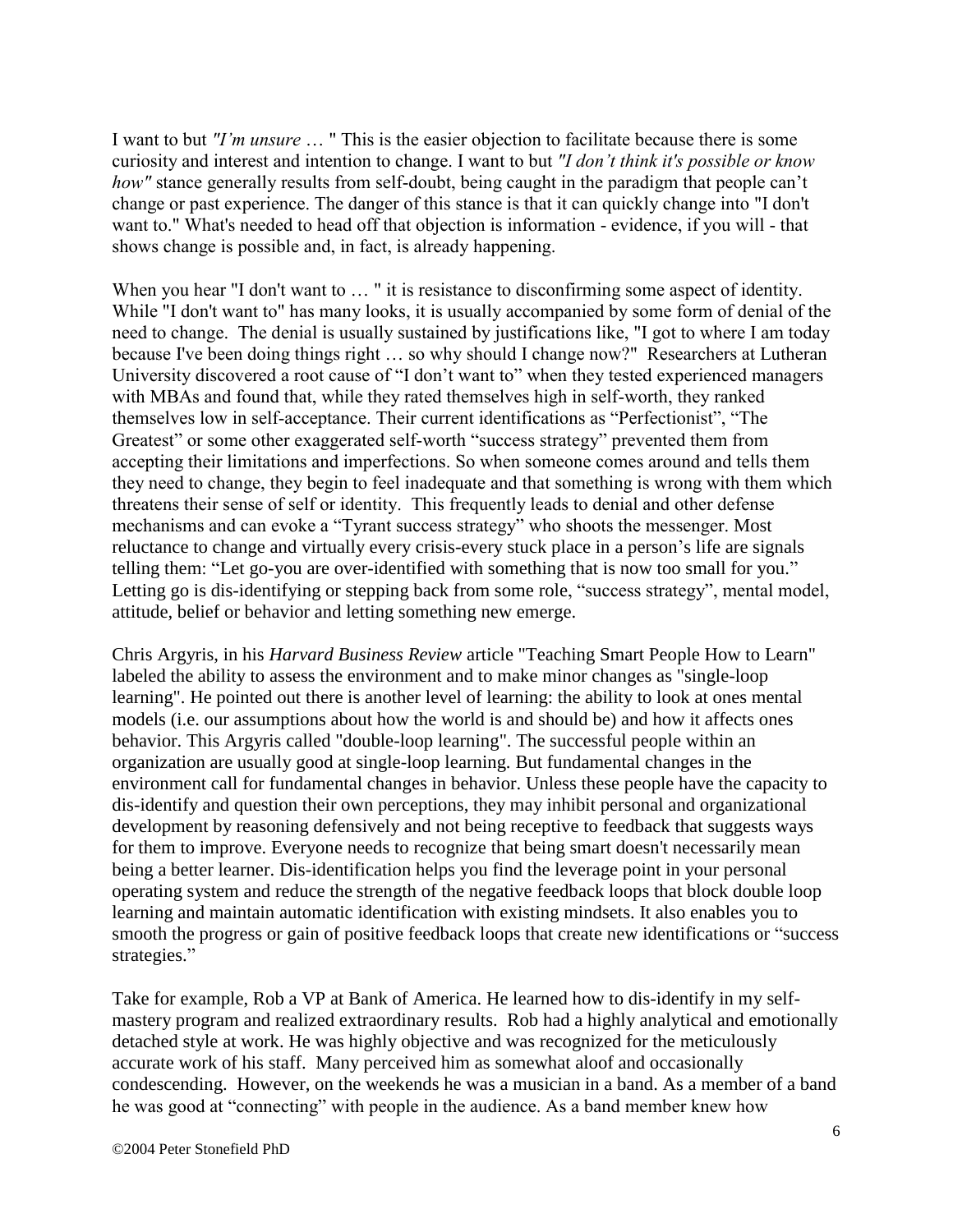important it was for everyone to play "together" and share the recognition and credit. Learning how to dis-identify enabled Rob to bring them both to work. He learned how to check his "Analyzer" and deploy his "Musician" when appropriate at work. His "Musician's" ability to connect and emphasize teamwork complemented the distant and sometimes aloof "Analyzer". Within 6 months, Al's department reduced the average work time per service transaction by 40 percent while reducing staff 11 percent in the face of a 43 percent increase in volume. Telephone response time went from 65 seconds to less than five seconds. The department's customers were so impressed that they spontaneously started writing letters to senior management. Rob's team attributed it to "chemistry". Six months later Rob became a VP in the acquisitions area and was instructed to work his "chemistry" on new acquisitions.

## **Learning How to Disidentify**

Disidentification requires some awareness and understanding of the role, behavior or "success strategy" as it is occurring. So the first step is identifying and understanding some of the various roles you play. Try answering the question, Who am I? My list includes a "Teacher", "Dreamer", "Psychologist", "Inquirer", "Advocator", "Coach", "Problem Solver", "Collaborative Leader", "Engineer", "Skeptic", "Golfer", "Good Friend", "Father", "Brother", "Lover", "Abstract Systems Thinker" etcetera. Each of these distinctly different patterns of thought feeling and behavior were self-organized to satisfy needs in a particular domain. Most are visible to the world others like my "Thinker" are private. They are the ways I tend to define myself in different contexts. Most people can identify at least 6 to 15 identifications, roles or distinct ways of being and doing. Understanding involves some awareness of the mindset, mental model, need and want as well as its talents and strengths in what context.

One way of gathering this information is to conduct an evening review on a few of your "success strategies". Set aside 15 minutes just before retiring and review your day with your selected "success strategies" or reactive behaviors you want to manage in mind. Pick one or two. Sit in a comfortable and relaxed position. Then just close your eyes and let yourself relax. Be aware of your breathing; focus on the inward and outward flow of your breath.

Pick one and just recall when it emerged and how it thought or behaved. Try to discern what its strengths, need, want and mindset are. Allow an image to emerge that captures its character. Draw a picture of the image and make some notes. This awareness will enable you to begin recognizing it in the moment.

Now replay the situation in your mind. As you do, become the role or reactive feeling. Identify with the role or feeling. Deliberately exaggerate it. Then step back from it. Dis-identify –let it go. Now make any changes you think are appropriate in your imagination. Repeat this a few times. This basic dis-identification exercise will enable you to dis-identify when appropriate so you can alter or complement your behavior. After a month or so look back over your notes and consider your progress.